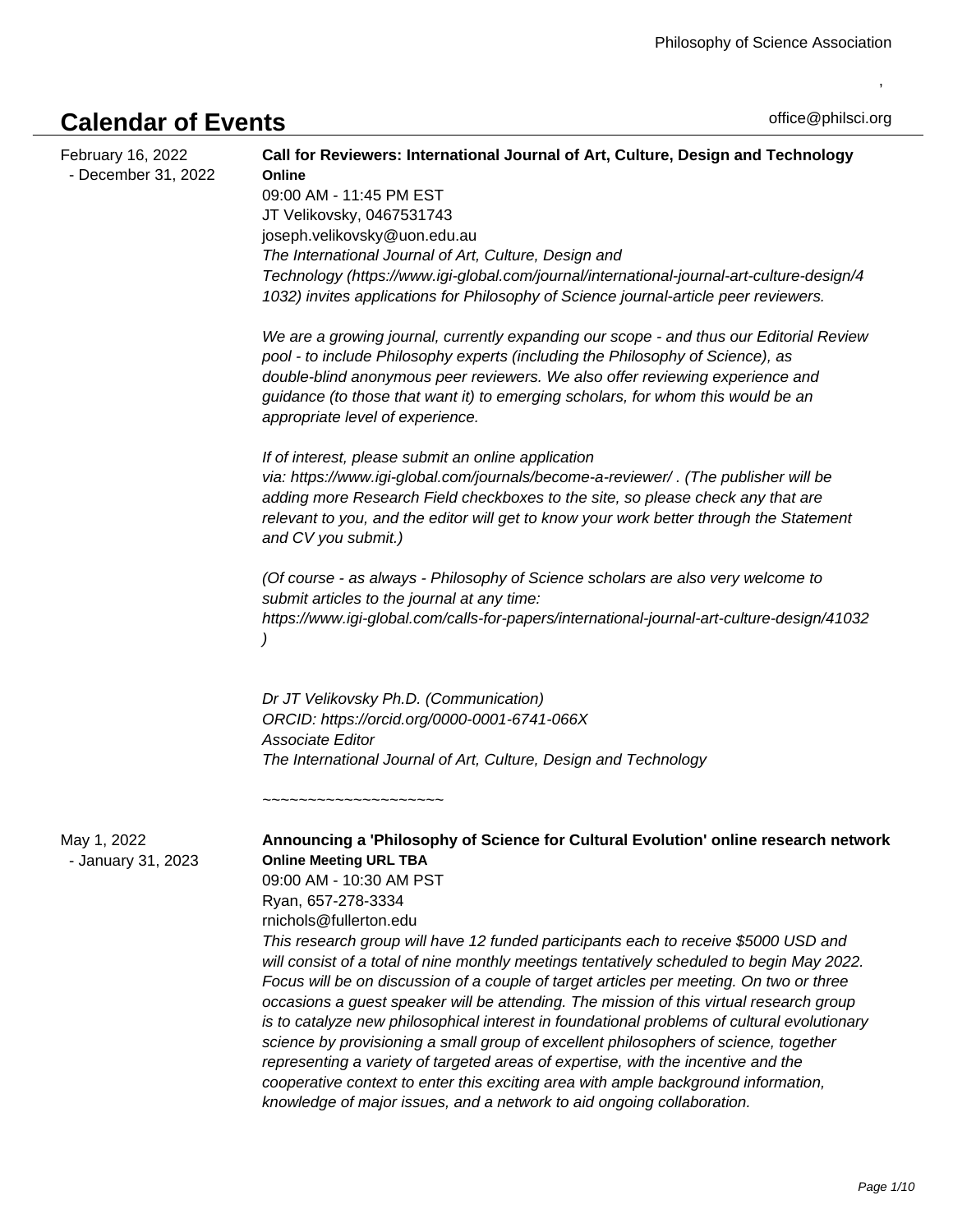June 24, 2022 - June 26, 2022 The Quantum, the Thermal and the Gravitational Reconciled: Physics and Philosophy in the V **Munich Center for Mathematical Philosophy (LMU Munich) Ludwigstr. 31 Munich, Germany, 80539** 09:30 AM - 06:00 PM CET Erik Curiel, +49 (0)89/2180 3319 erik.curiel@lmu.de Exploration of issues arising where at least two of the three fundamental frameworks of physics intersect, inspired by the irenic spirit of Jeremy Butterfield.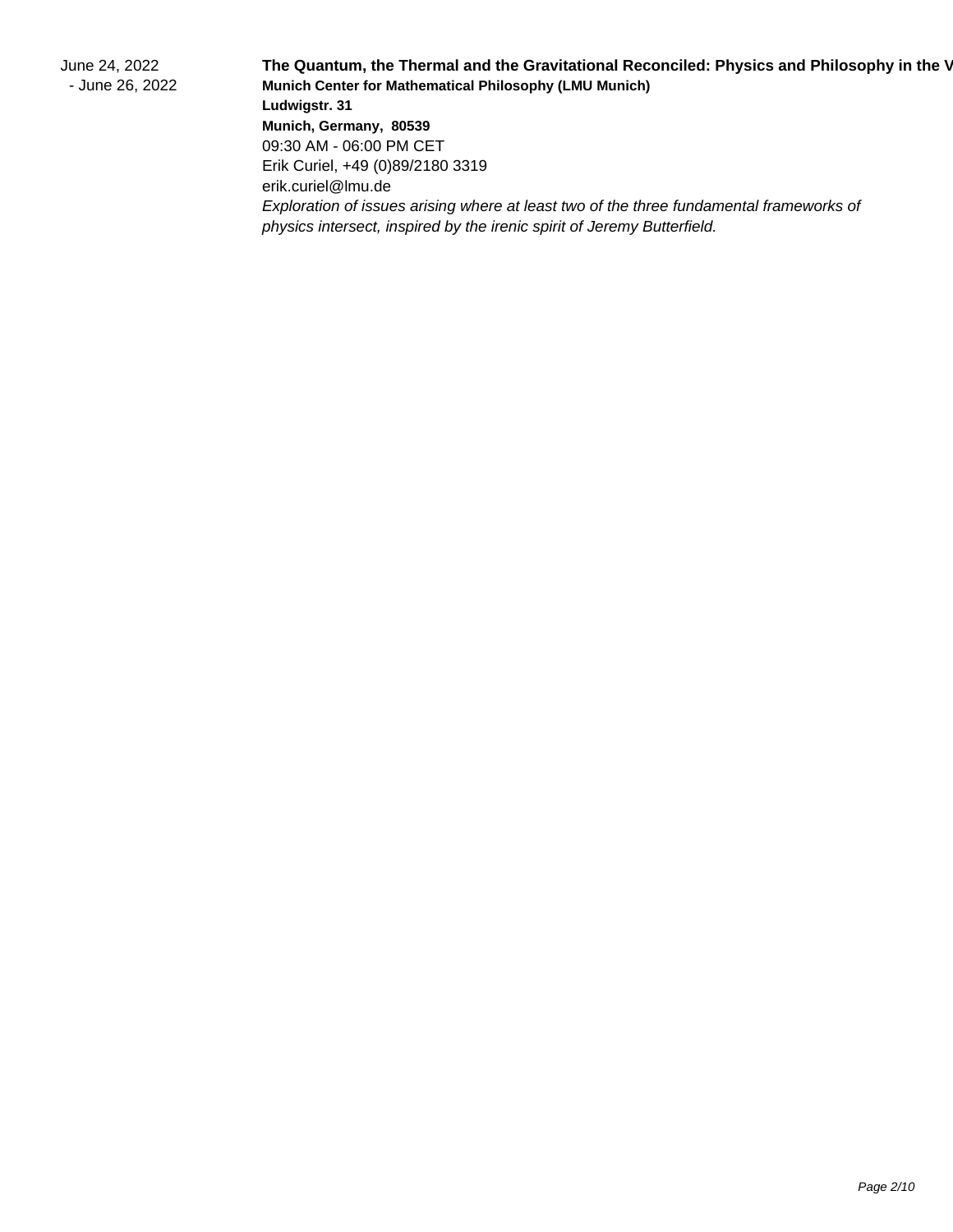June 27, 2022 - June 28, 2022

**New Perspectives on Causation in the Life Sciences University of Kent** 09:45 AM - 06:30 PM GMT Yafeng Shan, 07828483547 y.shan@kent.ac.uk

Causation is arguably one of the most controversial and persistent topics in the philosophy of the life sciences. Some (e.g. Reutlinger 2013; Anjum and Mumford 2018) have tried to develop monistic theories of causation, while others (e.g. Woodward 2010; Joffe 2013) maintain that causation in the life sciences is pluralist. It has been accepted by many (e.g. Mayr 1961; Dickins and Barton 2013) that there is a clear distinction between proximate causation and ultimate causation in evolutionary biology, whereas recently some (e.g. Francis 1990; Laland et al. 2011; Haig 2013) are highly sceptical. The significance of the notion of causation in biology has also been debated (Darden 2013). The conference aims to examine the issues relate to causation in the life sciences. The questions to be address include but are not limited to: What is the best approach to causation in the life sciences?

Which better captures the concept of causation in the life sciences: causal pluralism or causal monism?

Is the concept of causation in the life sciences special in any sense? Is the concept of causation in the life sciences reducible to that in the physical sciences?

Is the concept of causation in the life sciences teleological? Is the distinction between proximate causation and ultimate causation tenable? \*For more information, please click here.

?\*\*The conference is part of the BA/Levehulme-funded project 'The Metaphysical Foundations of Evidential Pluralism' (2020-2022).

Causation is arguably one of the most controversial and persistent topics in the philosophy of the life sciences. Some (e.g. Reutlinger 2013; Anjum and Mumford 2018) have tried to develop monistic theories of causation, while others (e.g. Woodward 2010; Joffe 2013) maintain that causation in the life sciences is pluralist. It has been accepted by many (e.g. Mayr 1961; Dickins and Barton 2013) that there is a clear distinction between proximate causation and ultimate causation in evolutionary biology, whereas recently some (e.g. Francis 1990; Laland et al. 2011; Haig 2013) are highly sceptical. The significance of the notion of causation in biology has also been debated (Darden 2013). The conference aims to examine the issues relate to causation in the life sciences. The questions to be address include but are not limited to:

What is the best approach to causation in the life sciences?

Which better captures the concept of causation in the life sciences: causal pluralism or causal monism?

Is the concept of causation in the life sciences special in any sense? Is the concept of causation in the life sciences reducible to that in the physical sciences?

Is the concept of causation in the life sciences teleological?

Is the distinction between proximate causation and ultimate causation tenable? \*For more information, please click here.

?\*\*The conference is part of the BA/Levehulme-funded project 'The Metaphysical Foundations of Evidential Pluralism' (2020-2022).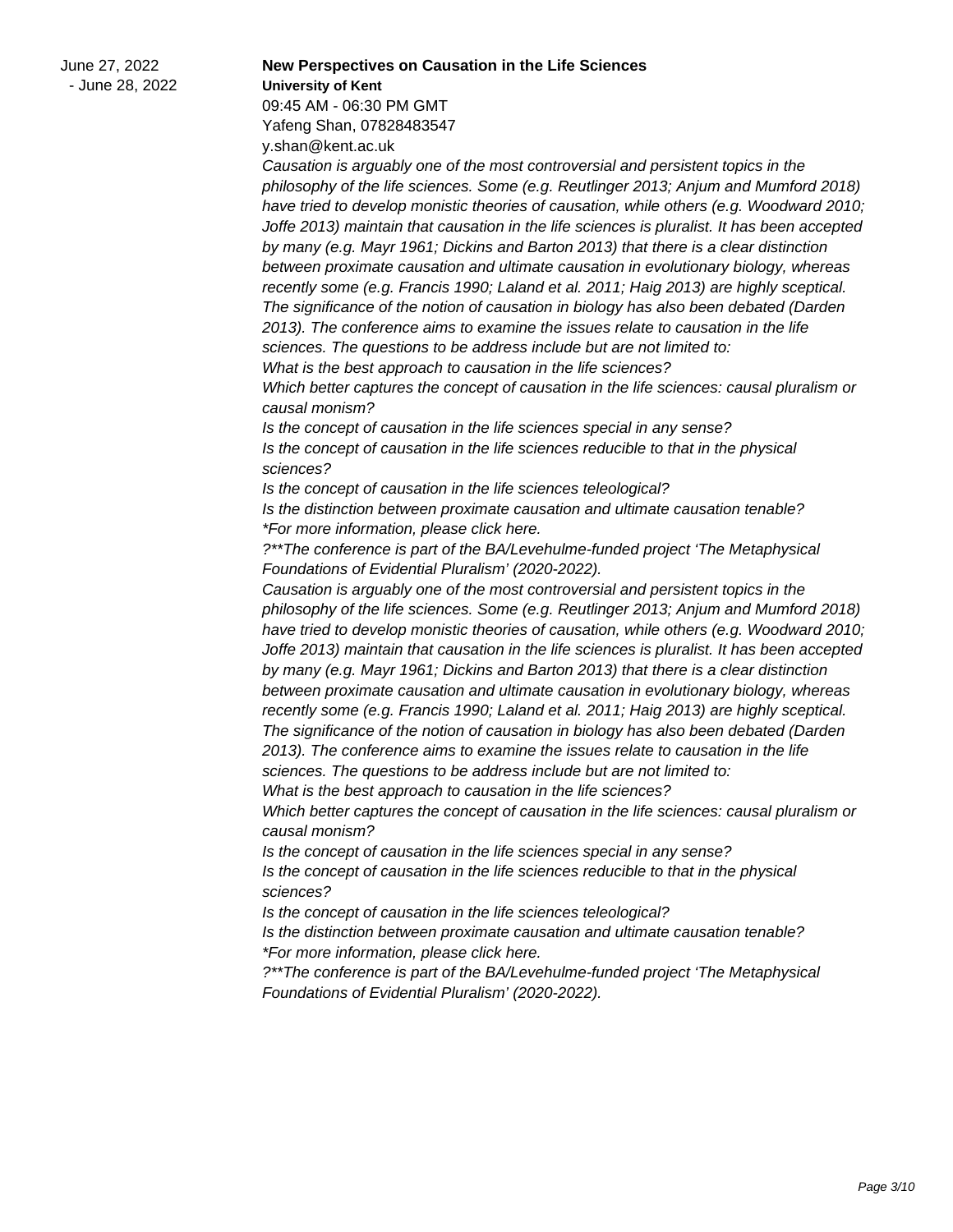June 28, 2022 - June 30, 2022 **HPS-CAP: History, Philosophy & Sociology of Cosmology & Astroparticle Physics Conference University Club Bonn, Germany**

04:15 PM - 06:00 PM MEA Niels Martens, +4917624846166 nmartens@uni-bonn.de

The DFG-funded research unit "Epistemology of the LHC" is organising a two-day conference on the history, philosophy and sociology of cosmology and astroparticle physics. This event follows up on the 2019 conference in Aachen on dark matter & modified gravity, a special journal issue on the same topic, and the 2021 online workshop on the philosophy of dark matter. The conference will take place on the 29th and 30th of June 2022 in Bonn, Germany. Philosophers, physicists, historians, sociologists and other interested scholars are invited to attend. Over the past few decades, cosmology, astronomy and particle physics have developed in different directions and at the same time become intertwined in an increasingly complex way, i.e., in terms of communities, theories, models, experiments, constraints, conferences and journals. Prime examples at the intersection of two or all three of these fields are the search for dark matter, cosmic rays, and neutrino physics. In recent years, various humanities—in particular the trio of history, philosophy & sociology (HPS)—have paid increasing attention to cosmology, astronomy and particle physics (CAP). It is the aim of this HPS-CAP conference to explore the history, philosophy and sociology of the intersection of CAP, as well as the interactions between history, philosophy & sociology of CAP. Research topics include but are not limited to the following:

 The history of the formation of and interaction between the scientific disciplines Cosmology, astronomy, particle physics & the scientific realism debate Communities across CAP Epistemology of experiments, simulation and observation The interplay between constraints from cosmology, astronomy and particle physics Cosmology and astronomy as historical sciences Guiding principles within CAP (cosmological principle, anthropic principle, unification, …) Dark matter, neutrinos and cosmic rays Searches for "theories of everything"

 Physics of scales (renormalization group methods, multi-scale modeling, inter-theory relationships, emergence and reduction)

 The relationship between the humanities and CAP

See website for further information: https://www.lhc-epistemologie.uni-wuppertal.de/events/hps-cap.html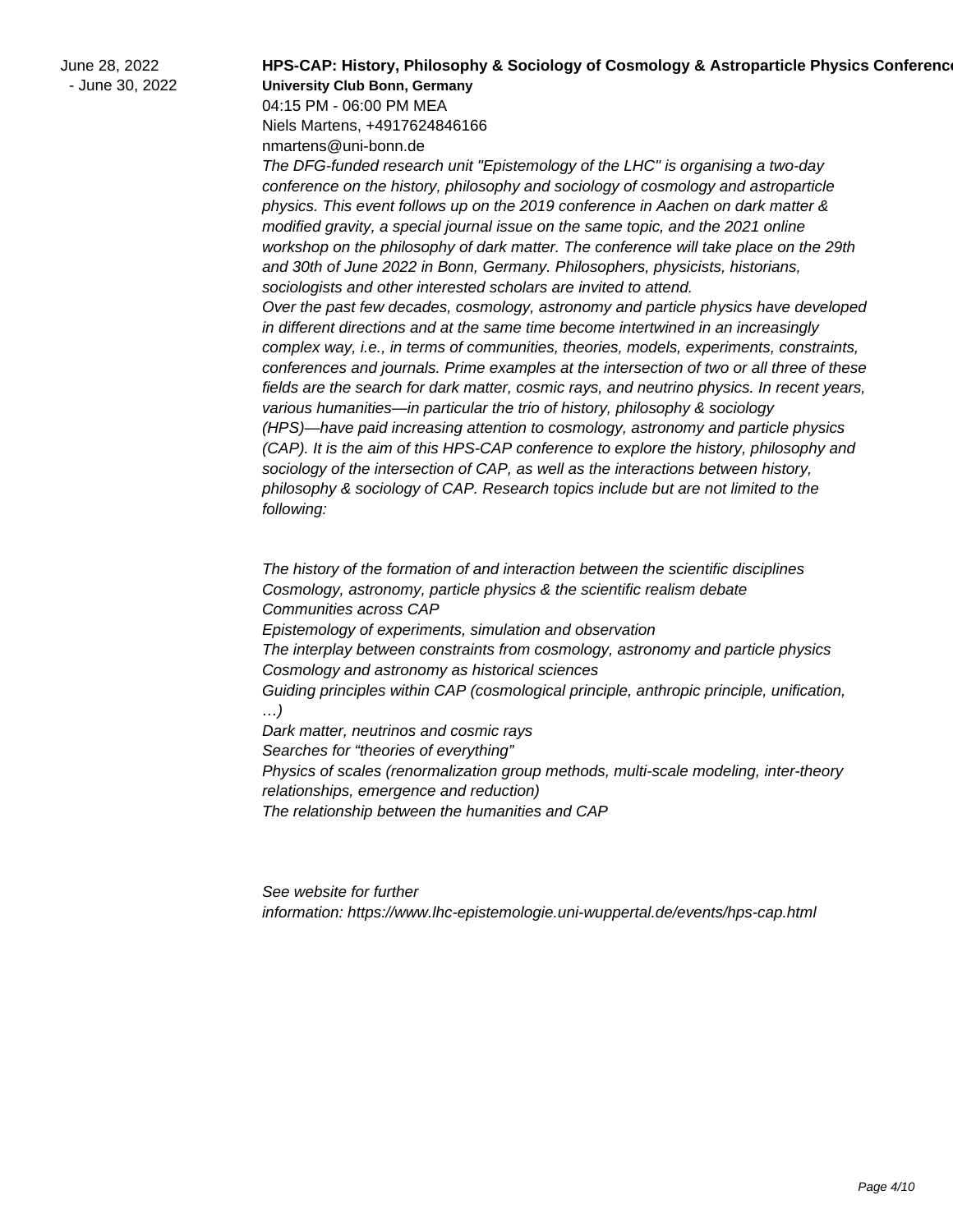| July 2, 2022<br>- July 4, 2022   | Society for Philosophy of Science in Practice (SPSP) Ninth Biennial Conference<br><b>Ghent University</b><br>08:00 AM - 05:00 PM CET<br>Alan Love, 1-621-625-4510<br>aclove@umn.edu<br>Society for Philosophy of Science in Practice (SPSP) Ninth Biennial Conference<br>2-4 July 2022<br><b>Ghent University, Ghent, BELGIUM</b><br>https://www.philosophy-science-practice.org/events/spsp2022-ghent                                                                                                                                                                                                                                                                                                                                                                                                                                                                                                                                                                                                                                                                                                                                                                                                                                          |
|----------------------------------|-------------------------------------------------------------------------------------------------------------------------------------------------------------------------------------------------------------------------------------------------------------------------------------------------------------------------------------------------------------------------------------------------------------------------------------------------------------------------------------------------------------------------------------------------------------------------------------------------------------------------------------------------------------------------------------------------------------------------------------------------------------------------------------------------------------------------------------------------------------------------------------------------------------------------------------------------------------------------------------------------------------------------------------------------------------------------------------------------------------------------------------------------------------------------------------------------------------------------------------------------|
| July 13, 2022<br>- July 15, 2022 | The Kuhn Centennial Conference: Thomas Kuhn and the 21st Century Philosophy of Science<br><b>University of Kent</b><br>12:00 PM - 06:00 PM GMT<br>Yafeng Shan, +447828483547<br>y.shan@kent.ac.uk<br>Thomas Kuhn (1922-1996) is widely considered as one of the most important<br>philosophers of science in the 20th century. His book The Structure of Scientific<br>Revolutions (SSR) is also regarded as one of the most influential works in the<br>philosophy of science. Kuhn famously introduced the concept of paradigm to analyse<br>the history of science. He also developed the incommensurability thesis. Kuhn's work<br>contributed to the so-called historical turn in the 20th century philosophy of science. Its<br>influence goes beyond philosophy of science and makes a profound impact on history of<br>science, sociology of science, and the social sciences. In commemoration of the 100th<br>anniversary of the birth of Kuhn and the 60th anniversary of the publication of SSR, the<br>conference aims to examine Kuhn's contribution to contemporary philosophy of science,<br>revisit his legacy for the history and philosophy of science, and reflect on the prospect of<br>the Kuhnian philosophy of science. |
| July 21, 2022<br>- July 23, 2022 | <b>Foundational Problems of Global Structure in Semi-Classical Gravity</b><br>Munich Center for Mathematical Philosophy (LMU Munich)<br>09:00 AM - 06:00 PM CET<br>Erik Curiel, +49 (0)89/2180 3319<br>erik.curiel@lmu.de<br>Philosophers and physicists collaboratively address foundational problems in<br>semi-classical gravity and black hole thermodynamics, from information-loss to causal<br>structure and causality to epistemology.                                                                                                                                                                                                                                                                                                                                                                                                                                                                                                                                                                                                                                                                                                                                                                                                  |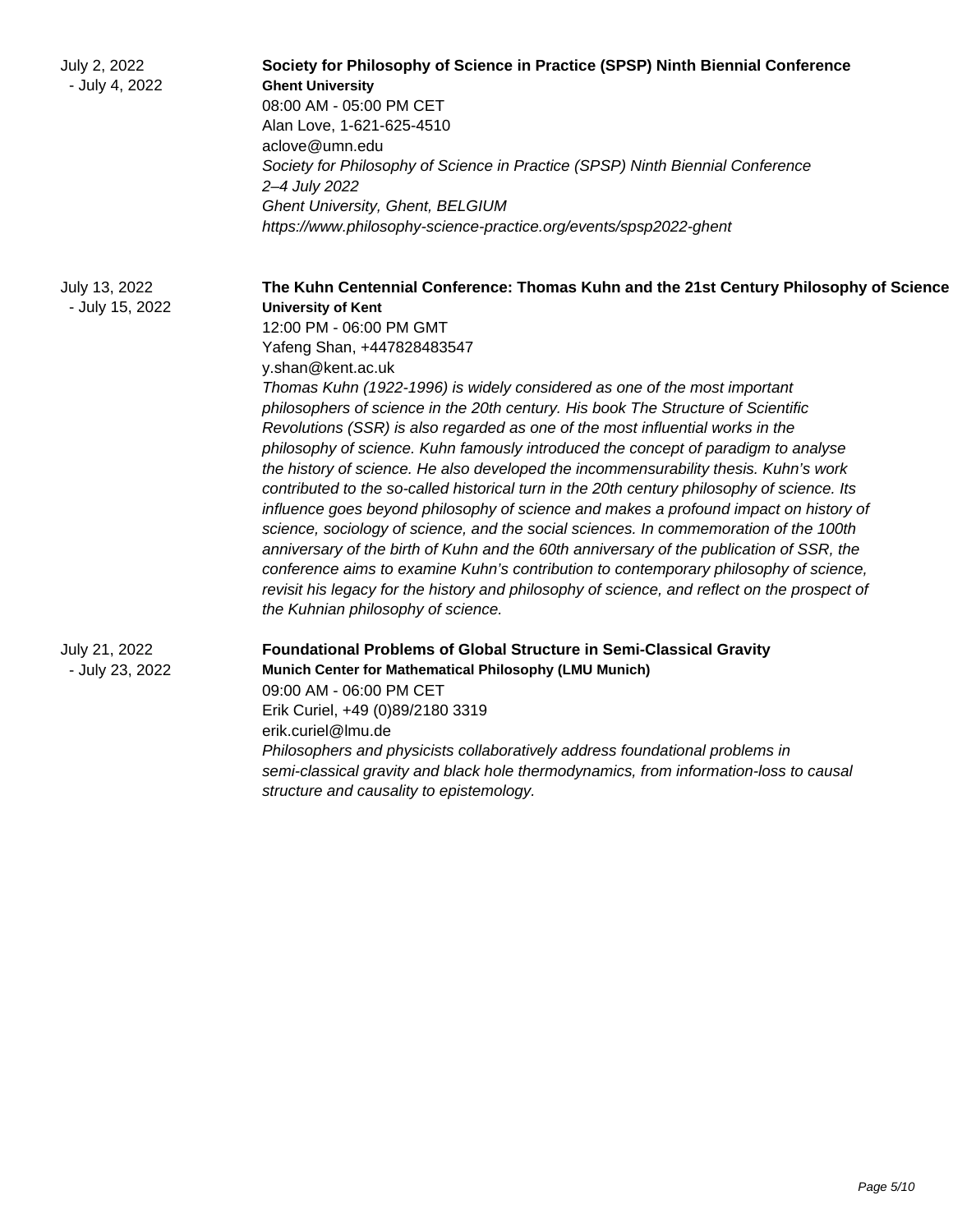July 24, 2022 - August 5, 2022

**3rd International Rationality Summer Institute (IRSI3) Butenschoenhaus Landau, Germany** 09:00 AM - 06:00 PM MEA Linda McCaughey, +49 6221 54 7318 info@2022.irsi-school.de Call for applications for all-inclusive stipends:

Butenschoen Haus, Landau, Germany July 24 to August 5, 2022

Website: http://2022.irsi-school.de E-mail: info@2022.irsi-school.de

Rationality is central to many scientific disciplines, including philosophy, psychology, cognitive science, and economics. This may suggest that research in these fields is conducted in close concert. But unfortunately, researchers from these disciplines are traditionally entrenched in separate academic sub-cultures and rarely collaborate and learn from one another. The aim of the International Rationality Summer Institutes (IRSI) is to overcome this division by creating an open-minded environment, within which students are exposed to state-of-the-art research on rationality from a super-disciplinary perspective. IRSI participants should return from the Summer Institute with the conviction that it is worthwhile crossing the borders of their home discipline.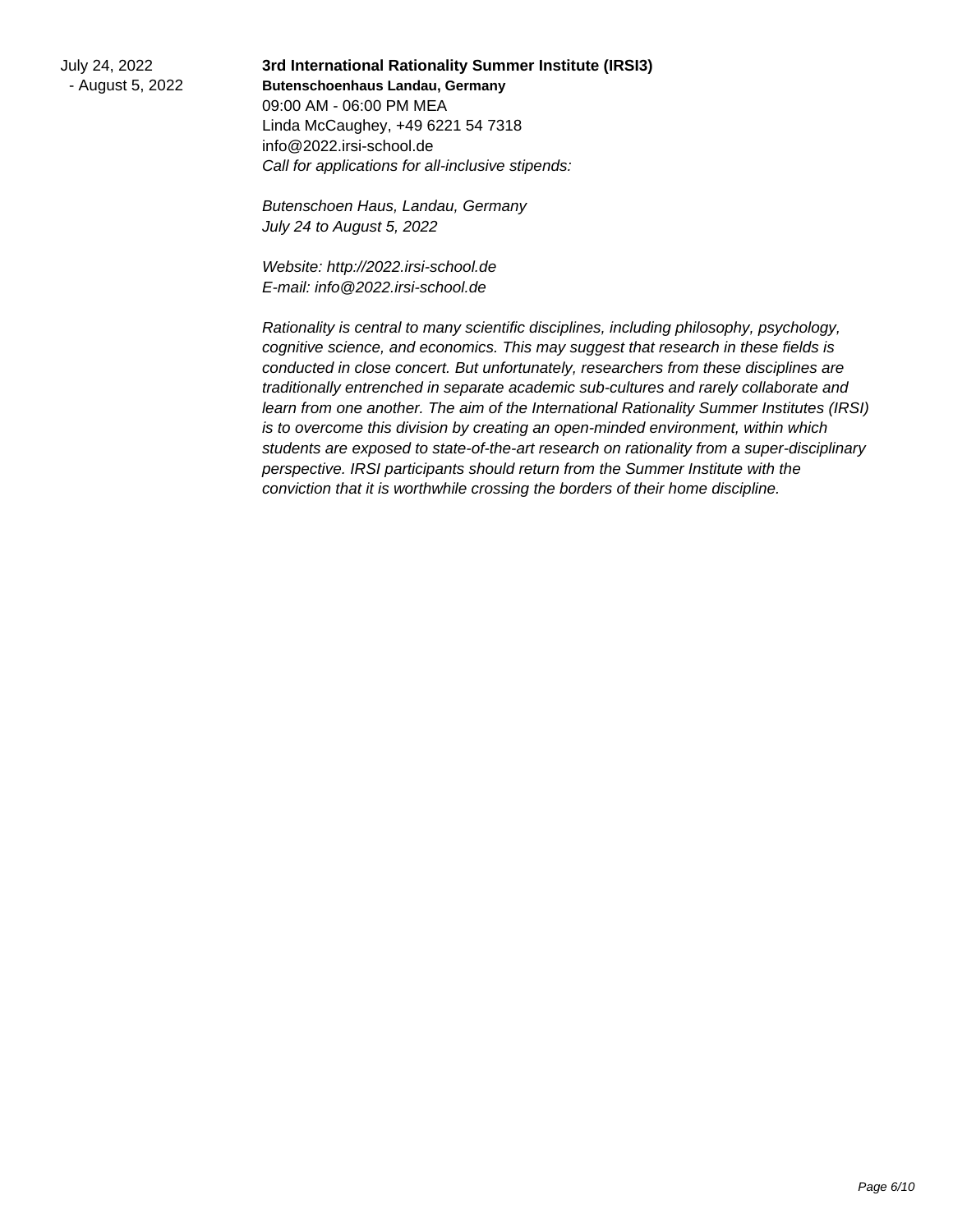August 1, 2022 **&HPS9, Integrated History and Philosophy of Science, 9th conference University Conference Center, Close-Hipp Building, University of South Carolina 1705 College St Columbia, SC 29208** 09:00 AM - 05:00 PM EST Agnes Bolinska, 803-295-0253 bolinska@mailbox.sc.edu Keynote speakers TBD

> The Committee for Integrated History and Philosophy of Science, together with the Ann Johnson Institute for Science, Technology, and Society, invites the submission of individual paper and poster abstracts for "&HPS9", the 9th conference in the series Integrated History and Philosophy of Science. We seek contributions that genuinely integrate the historical and philosophical analysis of science (i.e., the physical sciences, life sciences, cognitive sciences, and social sciences), or discuss methodological issues surrounding the prospects and challenges of integrating history and philosophy of science.

For information about Integrated History and Philosophy of Science and previous conferences, see http://integratedhps.org/en/

Please note that &HPS9 does not run parallel sessions. Hence, given the number of slots available, we regret that we cannot accept symposium submissions.

&HPS9 will feature a Poster Forum as a place to share work that fits in a poster format. Poster presenters will be invited to give a short (5-minute) flash talk on their topic. Authors may submit a poster and a paper abstract, but only one may appear on the final program.

We have an ongoing commitment to fostering diversity and equality in our programs. Submissions from members of underrepresented groups are particularly welcome!

August 17, 2022 - August 21, 2022 **?Quantum Epistemology Beyond Quantum Measurement? (QEBQM) Early Career Summer Seminar Retreat University of Washington Pack Forest Conference Center** 09:00 AM - 05:00 PM PST Jer Steeger, 12155956832 jsteeger@uw.edu I am thrilled to announce a call for abstracts for the QEQBM Early Career Summer

Seminar Retreat! If you are an early-career scholar working in the philosophy of quantum physics, formal epistemology, or closely related areas, please see below for a description of the event and instructions on how to apply.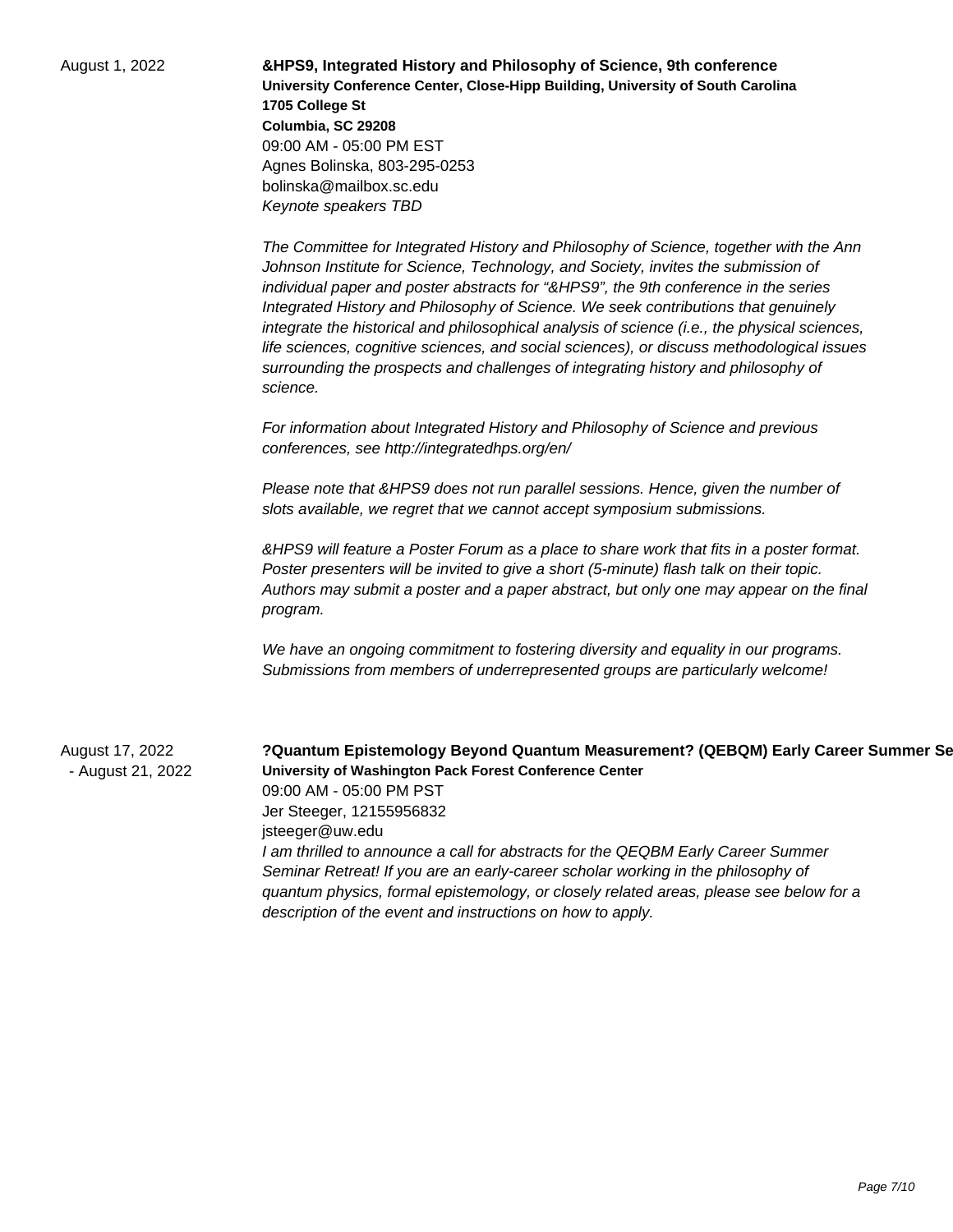| September 22, 2022<br>- September 23, 2022 | The Statistics Wars and Their Casualties<br>London School of Economics--Centre for Philosophy of Natural and Social Science (CPNSS)<br>09:00-17:00 BST<br>Jean Miller, 540-998-1123<br>jemille6@vt.edu            |
|--------------------------------------------|-------------------------------------------------------------------------------------------------------------------------------------------------------------------------------------------------------------------|
|                                            | FIRST ANNOUNCEMENT (after pandemic postponements!) Upcoming<br>Conference/Workshop in London, 22-23 September: The Statistics Wars and their<br>Casualties (full description under event details).                |
|                                            | For more information, see our website: https://phil-stat-wars.com                                                                                                                                                 |
|                                            | To get on our list for updates, and to ask questions, please write to: Jean Miller<br>at jemille6@vt.edu expressing interest with the subject line: INFO-The Statistics Wars<br>and Their Casualties.             |
|                                            | The conference will be held 22-23 September at the London School of Economics,<br>room to be assigned, the public is invited.                                                                                     |
| November 13, 2022<br>- November 14, 2022   | Third PhillnBioMed Meeting, 13-4 November 2022<br>Wyndham Grand Pittsburgh Downtown<br>12:00 PM - 06:00 PM EST<br>Jonathan Fuller, 4129977628<br>JPF53@pitt.edu<br>Third PhillnBioMed Meeting, 13-4 November 2022 |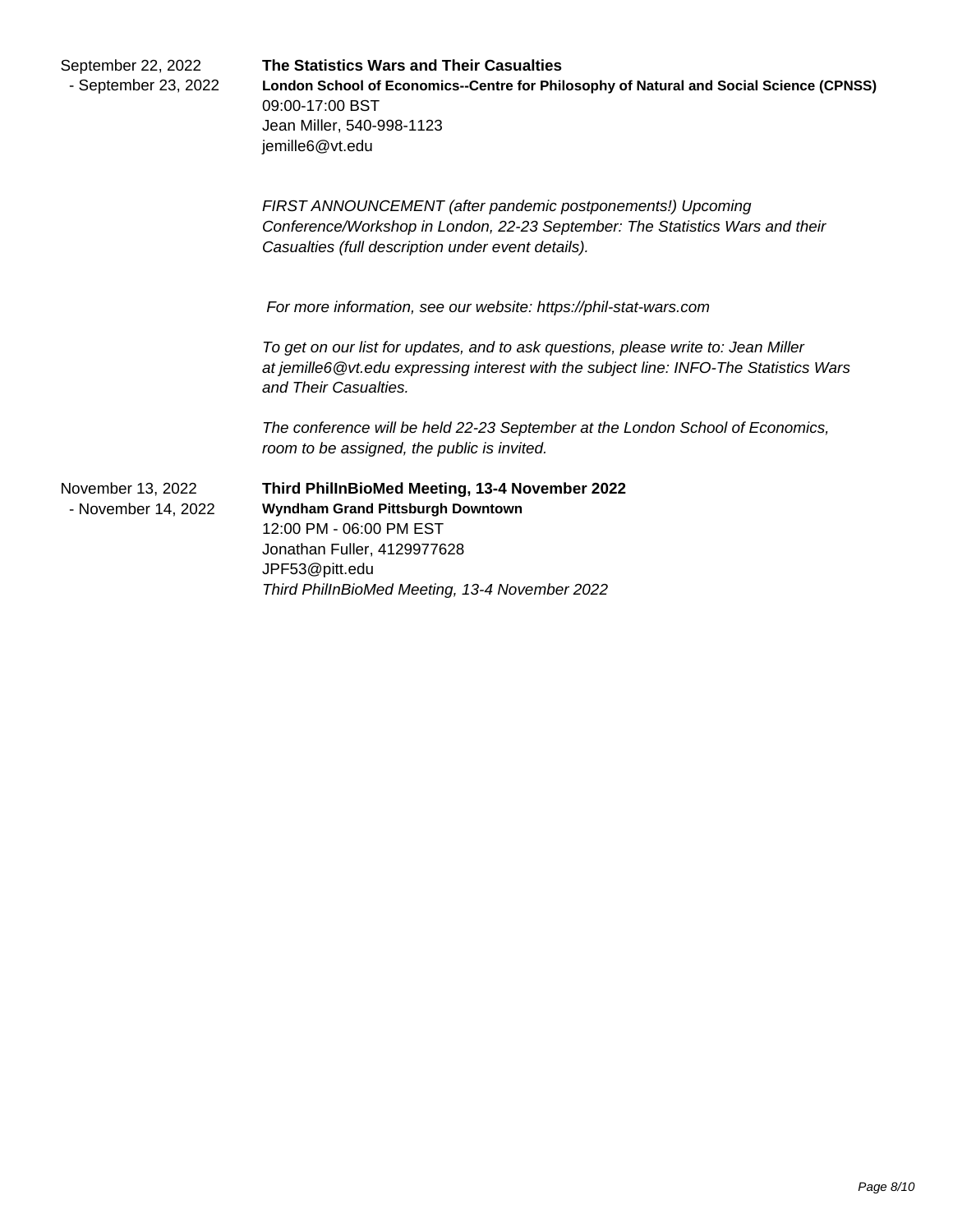December 1, 2022 **Call for Papers: The Nature and Norms of Scientific Explanation**

**https://zfn.edu.pl/index.php/zfn**

11:45 PM - 11:45 PM PST Cory Wright, 562?985?2736 cory.wright@csulb.edu Call for Papers: The Nature and Norms of Scientific Explanation Philosophical Problems in Science

## Special Issue:

Submissions are invited for a guest-edited special issue on scientific explanation. Of particular interest are submissions on (i) the nature of explanation, with special attention to foundational debates between the ontic ('OC') and epistemic ('EC') conceptions, and on (ii) the norms of scientific explanation, with special attention to so-called 'ontic' and 'epistemic' norms (intelligibility, accuracy, idealization, completeness, fecundity, etc.). Relevant topics include, but are not limited to:

- · Developments or critiques of OC or EC
- · Explanatory metatheory
- · Explanatory vehicles
- · Fact causation and explanation
- · Idealization, abstraction, or model-based fictions in explanations
- · Non-causal or mathematical explanation
- · Metaphysics of systems explanation
- · Evaluating explanatory goodness in science
- · Norms and aims of scientific explanations

The special issue will offer philosophers of science an opportunity to evaluate these two conceptions and to survey whether any consensus has been achieved on foundational debates, aiming to help settle what it can